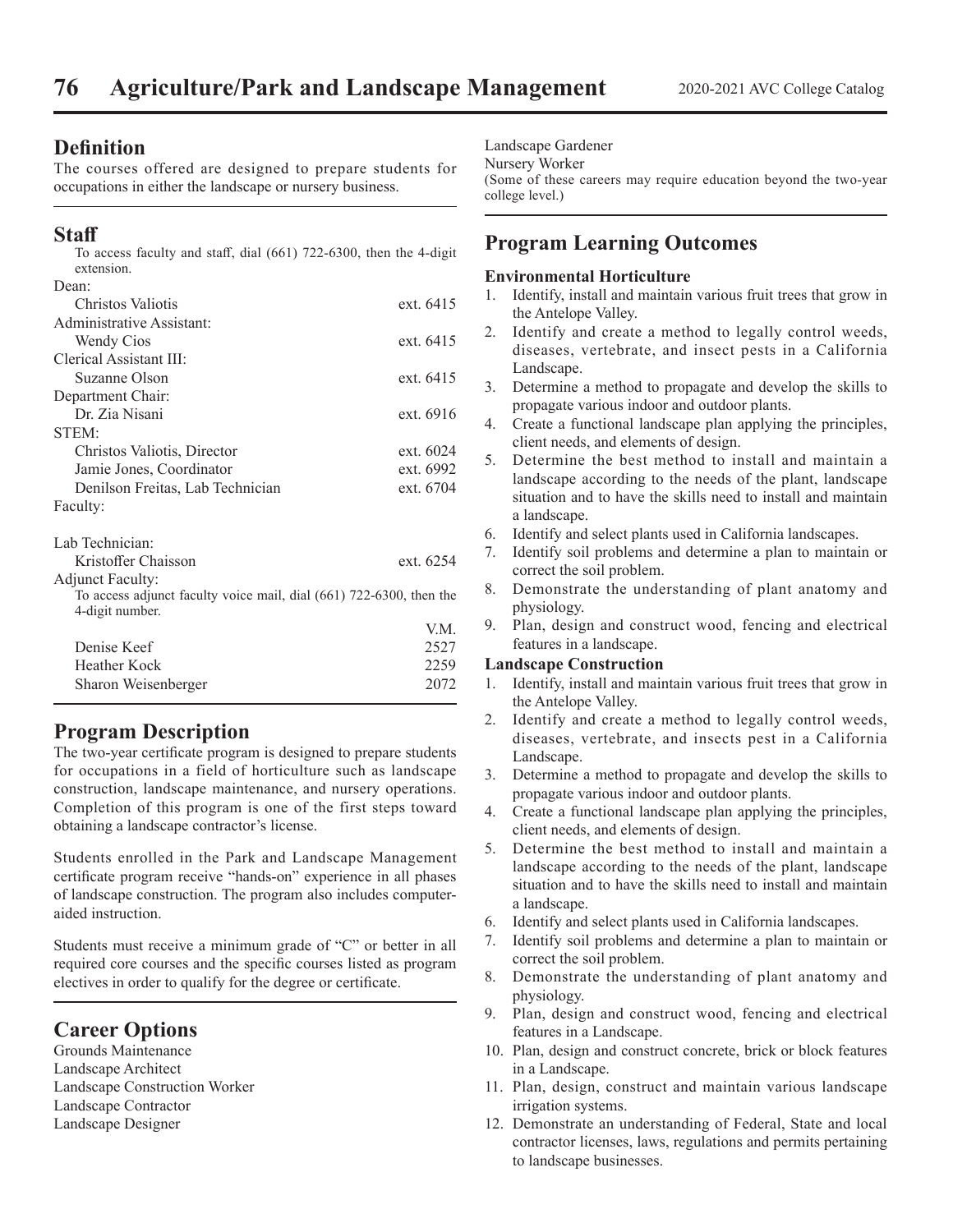13. Use, read and interpret and landscape plans and specifications.

#### **Ground Maintenance**

- 1. Determine a method to propagate and develop the skills to propagate various indoor and outdoor plants.
- 2. Determine the best method to install and maintain a landscape according to the needs of the plant, landscape situation and to have the skills needed to install and maintain a landscape.

# **Certificate Programs**

### **Environmental Horticulture**

The following courses (32 units) are required for the certificate.

| <b>Required Courses:</b>                  | units    |
|-------------------------------------------|----------|
| AGRI 100, Fruit and Nut Production        |          |
| AGRI 102, Plant Pest Control              |          |
| <b>AGRI 104, Nursery Practices</b>        |          |
| AGRI 110, Basic Landscape Design          |          |
| AGRI 112, Plant and Landscape Maintenance |          |
| AGRI 130, Environmental Gardening         | 2        |
| AGRI 132, Turf and Landscape Maintenance  |          |
| AGRI 134, Plant Identification I          | 3        |
| AGRI 212, Interior Plantscape             |          |
| AGRI 230, Soils and Plant Nutrition       | 3        |
| AGRI 234, Plant Identification II         |          |
| BIOL 103, Introduction to Botany          |          |
|                                           | Total 32 |

For a recommended plan of study for the certificate, please refer to the Associate Degree plan minus the general education requirements.

#### **Landscape Construction**

The following courses (52 units) are required for the certificate.

| <b>Required Courses:</b>                              | units          |
|-------------------------------------------------------|----------------|
| AGRI 100, Fruit and Nut Production                    | 3              |
| AGRI 102, Plant Pest Control                          | 3              |
| <b>AGRI 104, Nursery Practices</b>                    | 3              |
| AGRI 110, Basic Landscape Design                      | $\overline{c}$ |
| AGRI 112, Plant and Landscape Maintenance             | 2              |
| AGRI 130, Environmental Gardening                     | $\overline{c}$ |
| AGRI 132, Turf and Landscape Maintenance              | $\overline{c}$ |
| AGRI 134, Plant Identification I                      | 3              |
| AGRI 153, Landscape Construction - Concrete & Masonry | 3              |
| AGRI 155, Landscape Construction - Wood & Lighting    | 3              |
| AGRI 210, Advanced Landscape Design                   | 3              |
| AGRI 212, Interior Plantscape                         | $\overline{c}$ |
| AGRI 220, Landscape Irrigation                        | 3              |
| AGRI 230, Soil and Plant Nutrition                    | 3              |
| AGRI 234, Plant Identification II                     | 3              |
| AGRI 250, Landscape Management                        | $\overline{2}$ |
| BIOL 103, Introduction to Botany                      | 4              |
|                                                       |                |

| BUS 111, Business English    |          |
|------------------------------|----------|
| MGT 201, Small Business Mgt. |          |
|                              | Total 52 |

For a recommended plan of study for the certificate, please refer to the Associate Degree plan minus the general education requirements.

# **Locally Approved Certificate**

### **Grounds Maintenance**

The following courses (9 units) are required for the certificate.

| <b>Required Courses:</b>                  | units         |
|-------------------------------------------|---------------|
| AGRI 104, Nursery Practices               | 3             |
| AGRI 112, Plant and Landscape Maintenance | $\mathcal{D}$ |
| AGRI 130, Environmental Gardening         | $\mathcal{D}$ |
| AGRI 132, Turf and Landscape Maintenance  | $\mathcal{D}$ |

# **Associate Degree**

### **Environmental Horticulture**

The requirements for an associate degree in Environmental Horticulture may be satisfied by completing 31 units of required courses, 21 units of general education requirements, and sufficient elective credits to total 60 units. (See Graduation/ Associate Degree Requirements.)

Students who complete the associate degree have enhanced employability in the field of Environmental Horticulture, including nursery sales, landscape design, landscape technician, city and county park's worker and other similar career fields. They have enhanced promotional opportunities into supervisory and management positions as they gain experience with various agencies. The associate degree will also provide students with a broad range of knowledge with which to evaluate and appreciate the physical environment, the culture, and the society in which they live and with the ability to think and communicate clearly and effectively.

Except in cases of a prerequisite requirement, it is not required to take courses in exactly this sequence; they are recommended in this order to facilitate success.

| <b>Recommended Plan of Study</b>          |               |
|-------------------------------------------|---------------|
| *First Semester (Fall)                    | units         |
| AGRI 100, Fruit and Nut Production        | 3             |
| AGRI 102, Plant Pest Control              | 3             |
| <b>AGRI 104, Nursery Practices</b>        | 3             |
| AGRI 110, Basic Landscape Design          | 2             |
| AGRI 112, Plant and Landscape Maintenance | 2             |
| Course from GE requirement Area D1        |               |
|                                           | Total 16      |
| *Second Semester (Spring)                 | units         |
| AGRI 130, Environmental Gardening         | $\mathcal{L}$ |
| AGRI 132, Turf and Landscape Maintenance  | 2             |
| AGRI 134, Plant Identification I          | 3             |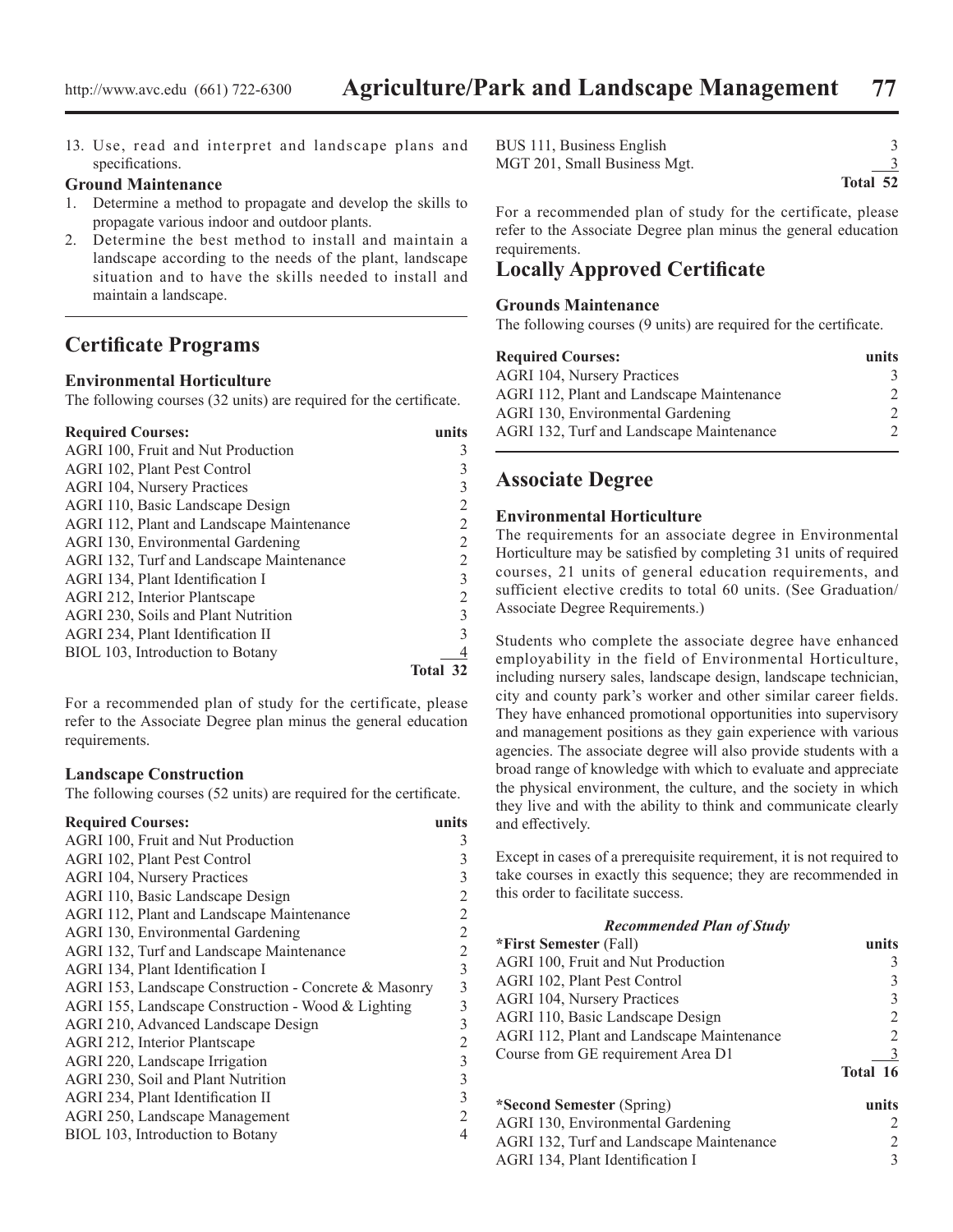| BIOL 103, Introduction to Botany    |                        |
|-------------------------------------|------------------------|
| Course from GE requirement Area D2  |                        |
|                                     | Total 14               |
| <b>*Third Semester</b> (Fall)       | units                  |
| AGRI 212, Interior Plantscape       |                        |
| Course from GE requirement Area B   | $\mathfrak{Z}$         |
| Course from GE requirement Area E   | $\overline{3}$         |
| Course from GE requirement Area F   | 3                      |
| Elective                            | 3                      |
|                                     | Total 14               |
| *Fourth Semester (Spring)           | units                  |
| AGRI 230, Soils and Plant Nutrition | 3                      |
| AGRI 234, Plant Identification II   | 3                      |
| Course from GE requirement Area C   | 3                      |
| Electives                           |                        |
|                                     | Total 17               |
|                                     | <b>Degree Total 60</b> |

\* Students may begin the program at any point in the degree plan.

### **Landscape Construction**

The requirements for an associate degree in Landscape Construction may be satisfied by completing 51 units of required courses, 21 units of general education requirements, and sufficient elective credits to total 69 units. (See Graduation/ Associate Degree Requirements.)

Students who complete the associate degree have enhanced employability in the field of Landscape Construction with emphasis in obtaining a Contractor's License, other occupational careers including nursery sales, landscape design, landscape technicians, city and county park's worker and other similar career fields. They have enhanced promotional opportunities into supervisory and management positions as they gain experience with various agencies. The associate degree will also provide students with a broad range of knowledge with which to evaluate and appreciate the physical environment, the culture, and the society in which they live and with the ability to think and communicate clearly and effectively.

Except in cases of a prerequisite requirement, it is not required to take courses in exactly this sequence; they are recommended in this order to facilitate success.

#### *Recommended Plan of Study*

| *First Semester (Fall)                    | unite    |
|-------------------------------------------|----------|
| AGRI 100, Fruit and Nut Production        |          |
| AGRI 102, Plant Pest Control              |          |
| <b>AGRI 104, Nursery Practices</b>        |          |
| AGRI 110, Basic Landscape Design          |          |
| AGRI 112, Plant and Landscape Maintenance |          |
| AGRI 130, Environmental Gardening         |          |
| Course from GE requirement Area D1        |          |
|                                           | Total 18 |

| *Second Semester (Spring)                             | units                                           |
|-------------------------------------------------------|-------------------------------------------------|
| AGRI 132, Turf and Landscape Maintenance              | $\overline{c}$                                  |
| AGRI 134, Plant Identification I                      | $\frac{3}{3}$                                   |
| AGRI 153, Landscape Construction - Concrete & Masonry |                                                 |
| BIOL 103, Introduction to Botany                      | $\overline{4}$                                  |
| Course from GE requirement Area D2                    | $\overline{3}$                                  |
|                                                       | Total 15                                        |
| *Summer Semester                                      | units                                           |
| Course from GE requirement Area B                     | 3                                               |
| Course from GE requirement Area E                     | 3                                               |
|                                                       | Total 6                                         |
| <i><b>*Third Semester (Fall)</b></i>                  | units                                           |
| AGRI 155, Landscape Construction - Wood & Lighting    | 3                                               |
| AGRI 210, Advanced Landscape Design                   |                                                 |
| AGRI 212, Interior Plantscape                         |                                                 |
| AGRI 220, Landscape Irrigation                        |                                                 |
| BUS 111, Business English                             |                                                 |
| Course from GE requirement Area F                     | $\begin{array}{c} 3 \\ 2 \\ 3 \\ 3 \end{array}$ |
|                                                       | Total 17                                        |
| *Fourth Semester (Spring)                             | units                                           |
| AGRI 230, Soil and Plant Nutrition                    | $\mathfrak{Z}$                                  |
| AGRI 234, Plant Identification II                     |                                                 |
| AGRI 250, Landscape Management                        | $\begin{array}{c} 3 \\ 2 \\ 3 \end{array}$      |
| MGT 201, Small Business Mgt.                          |                                                 |
| Course from GE requirement Area C                     | 3                                               |
|                                                       | Total 14                                        |
|                                                       |                                                 |

#### **Degree Total 69**

\* Students may begin the program at any point in the certificate/ degree plan.

**NOTE:** Semester order for classes and time to complete may vary for night students.

### **Transfer**

A bachelor's degree in Landscape Architecture is available at Cal State Polytechnic Univ., Pomona and Cal Polytechnic State Univ., San Luis Obispo. Check the schools' catalogs and consult with a counselor regarding transfer requirements.

A bachelor's degree in Ornamental Horticulture is available from Cal State Polytechnic Univ., Pomona and Cal State Polytechnic Univ., San Luis Obispo, and Cal State Univ., Fresno.

### **Prerequisite Completion**

If a course is listed as a prerequisite for another course, that prerequisite course must be completed with a satisfactory grade in order to enroll in the next course. According to Title 5, Section 55200(d), a satisfactory grade is a grade of "A," "B," "C" or "P". Classes in which the Pass/No Pass option is available are indicated with an asterisk **(\*)** before the course title. See "Pass/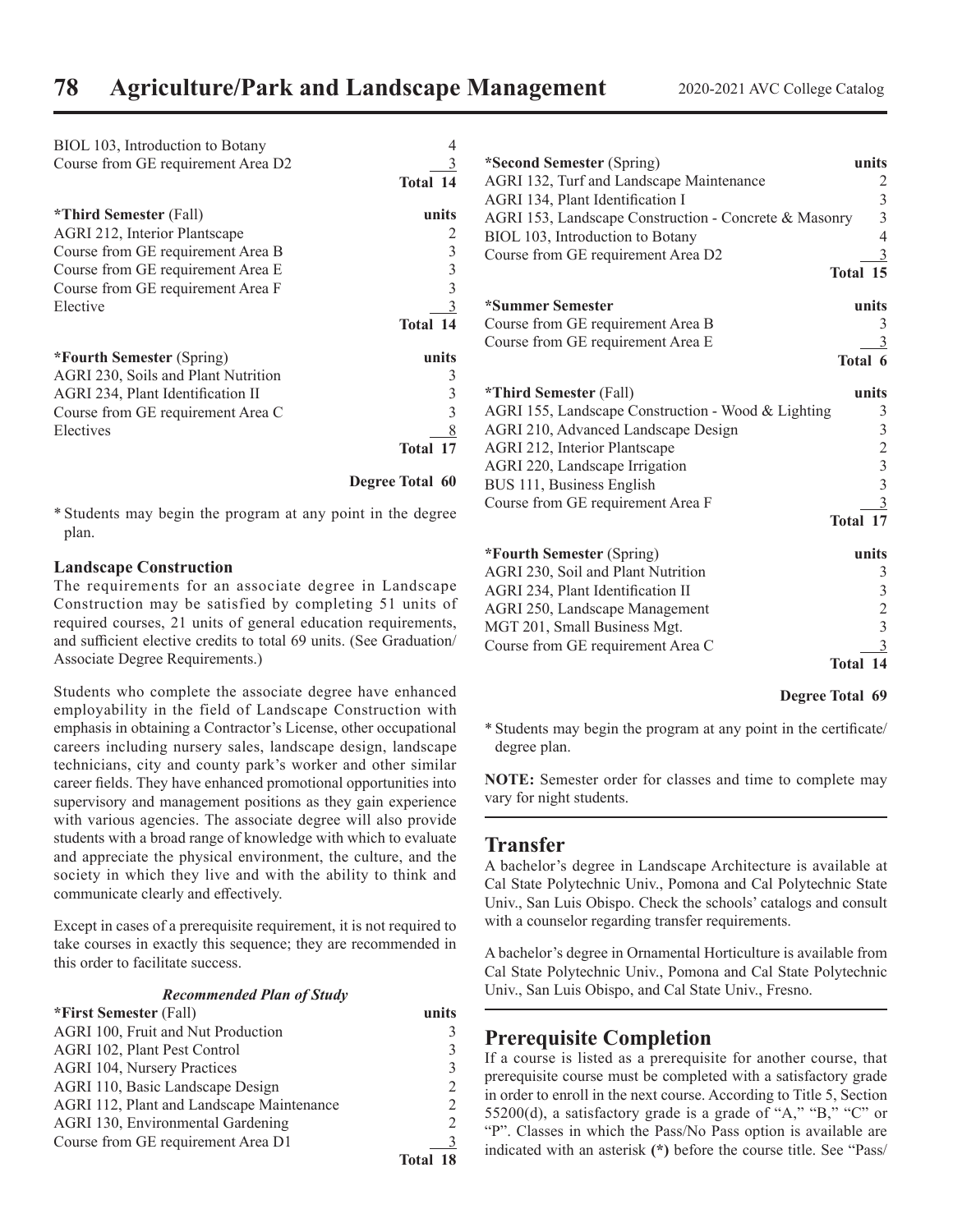No Pass Option" in the catalog for full explanation.

# **Agriculture/Park and Landscape Management Courses**

#### **AGRI 100 \*FRUIT AND NUT PRODUCTION** *3 units*

*5 hours weekly*

### *(2 hours lecture, 3 hours lab)*

This course covers the botany, taxonomy, and development of major fruit, vine, and nut crops in California. Variety selection, production practices including site selection establishment, fertilization, pollination, irrigation, harvest, storage, processing, marketing, pest management and pruning are explored in this course. (CSU, UC, AVC)

## **AGRI 102 \*PLANT PEST CONTROL**

*3 units*

*5 hours weekly*

### *(2 hours lecture, 3 hours lab)*

Focuses on the exploration, identification, and control of major horticultural pests, including insects, weeds, and diseases. The impact of pests on commercial nursery crops and the landscape is also discussed. Integrated pest management including cultural, biological, mechanical/physical and chemical control methods is emphasized. Course is designed to assist students in preparing for California licensing examinations in pest management. (CSU, AVC)

### **AGRI 104 \*NURSERY PRACTICES**

*3 units*

#### *5 hours weekly*

#### *(2 hours lecture, 3 hours lab)*

Course involves plant propagation and production practices with emphasis on nursery operations including sexual and asexual reproduction, planting, transplanting, fertilizing, plant pest and disease control, structures and site layout. Preparation and use of propagating and planting mediums. Use and maintenance of common tools and equipment. Regulations pertaining to plant production will be included. (CSU, AVC)

### **AGRI 110 \*BASIC LANDSCAPE DESIGN**

### *2 units*

### *3 hours weekly*

*(1.5 lecture hours, 1.5 lab hours)*

This course involves the study and implementation of the art and science of landscape design, including principles of design and the design process. Project emphasis is placed upon residential and small commercial sites. A home landscape design project is required. (CSU, UC, AVC)

# **AGRI 112 \*PLANT AND LANDSCAPE MAINTENANCE**

*2 units*

*4 hours weekly*

*(1 lecture hours, 3 lab hours)*

Skills used in a typical landscape maintenance program with emphasis on the plants in the landscape, including, but not limited to, planting, pruning and care of shrubs and trees. Care of turf areas will also be covered. (CSU, AVC)

### **AGRI 130 \*ENVIRONMENTAL GARDENING** *2 units*

*3 hours weekly*

*(1.5 lecture hours, 1.5 lab hours)*

A general course in environmental horticulture with emphasis on nursery operations, landscaping and turf management. Topics include basic botany, propagation, soils, fertilization, pest management, planting, container gardening, vegetable and fruit gardening, houseplants, turf grass installation and care. (CSU, AVC)

## **AGRI 132 \*TURF AND LANDSCAPE MAINTENANCE**

*2 units*

*4 hours weekly (1 lecture hours, 3 lab hours)*

Skills used in a typical landscape maintenance program with emphasis on turf and ground covers in the landscape, including, but not limited to, planting and care of turf. Care and pruning of shrubs and trees will also be covered. (CSU, AVC)

## **AGRI 134 \*PLANT IDENTIFICATION I**

*3 units*

*5 hours weekly*

*(2 hours lecture, 3 hours lab)*

*Advisory: Eligibility for READ 099.*

This course involves identification, growth habits, culture and ornamental use of landscape plants adapted to climates of California. Plants emphasized will come from the current California Association of Nurserymen & Garden Centers (CANGC) and Professional Landcare Network (PLANET) Certification Tests Plant Lists. Approximately 200 plants will be covered. A leaf collection will be required. The plants covered in this class differ from AGRI 234. (C-ID: AG-EH 108L) (CSU, UC, AVC)

## **AGRI 153 \*LANDSCAPE CONSTRUCTION - CONCRETE AND MASONRY**

*3 units*

*5 hours weekly (2 lecture hours, 3 lab hours)*

Construction and repair of concrete and masonry projects using materials and methods used in landscape construction. Discussion, as well as demonstrated manual skills needed to construct various concrete and masonry projects in a landscape, including ponds and waterfalls. (CSU, AVC)